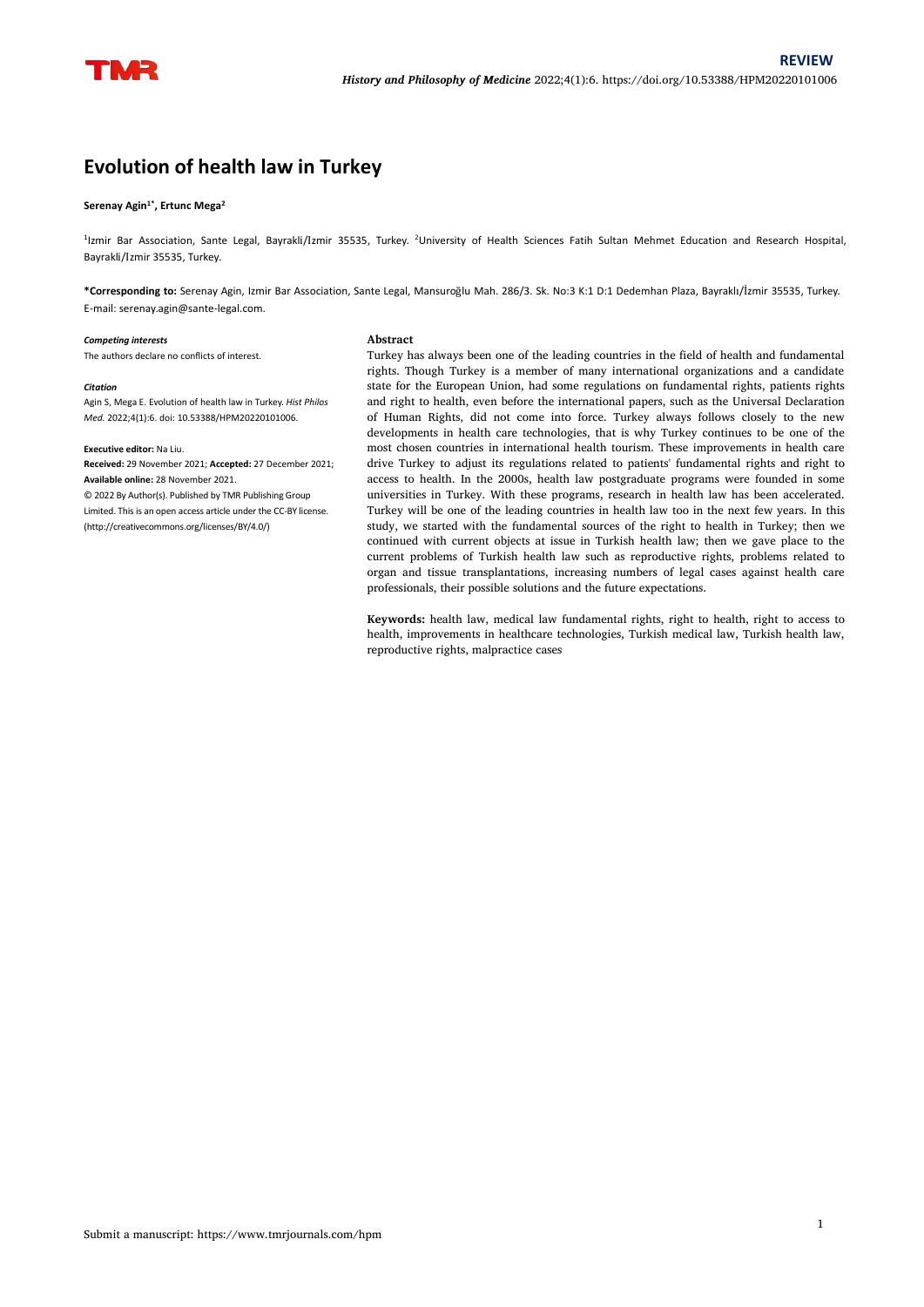#### *Introduction*

Turkey, as one of the G-20 nations, is an important nation in providing health services at full throttle [1]. Turkey provides health services not only nation wide but international [2] in many different areas of health as of the current situation. In Turkey, health technologies are being used intensively that is why many high-tech surgeries can be performed [3]. That is why Turkey is one of the important countries in health tourism [4].

Health services in Turkey are regulated mainly in the Article 56 of Constitution of the Republic of Turkey as "Everyone has the right to live in a healthy and balanced environment. It is the duty of the State and citizens to improve the natural environment, to protect environmental health and to prevent environmental pollution. The State shall regulate central planning and functioning of the health services to ensure that everyone leads a healthy life physically and mentally, and provide cooperation by saving and increasing productivity in human and material resources. The State shall fulfil this task by utilizing and supervising the health and social assistance institutions, in both the public and private sectors. In order to establish widespread health services, general health insurance may be introduced by law." Providing the health services is the main duty of the Turkish Ministry of Health and while the Ministry provides health services via public hospitals and via field services, private health service providers contribute to health service delivery. In 2006 with the Turkish Social Insurance and Universal Health Insurance Law (Law no.5510), universal health insurance became mandatory for allcitizens. But the regulations are messy.

Turkey put the term sustainable development on its agenda in 1996, after the United Nations Conference on Environment and Development held in Rio in 1992. Used this term in development plans and in policy papers, such as thematic national policy papers and strategy papers which contribute significantly to the development of the term sustainable development in the ensuing years. Especially with the health reform of Turkey, made after the year 2000, many important improvements have been made in health service delivery and in health law.In 1995, "Health Reform" took its partin the 7th Development Plan as one of the structural reform projects with its legal aspects, its purpose, its strategy and its place in the calendar. In 2002, the reform had been published in the Immediate Action Plan under the title of "Health to Everyone". In this plan,fundamental principles and the calendar of this reform had been included and this reform had been launched by the Turkish Ministry of Health in 2003 under the name of "Health Transformation" [5]. In the 11th Development Plan (2019-2023) the main objective about health services is specified as *"The main objective isto ensure high-quality, reliable, efficient and financially sustainable health services provision supported by evidence-based policies, in order to improve the quality of living of individuals, to allow their active and healthy participation in economic and social life and thus improve the regional distribution of services as well as the quality of physical infrastructure and human resources."*[6] Turkey aims to increase the quality and quantity of the health services correlatively with this objective until 2023 [7]. In the UN Sustainable Development Summit which was held in September 2015, 2030 Agenda for Sustainable Development was accepted by the signature of the 193 states. Many goals of this agenda are about health directly or indirectly [8]. Any sustainable development goals are about public or individual health indirectly in short or long terms. In this study, the current situation of Turkey in medical law and health environment, to protect the environmental health and to prevent law will be examined and then the possible improvements will be argued in the futuristic scope.

#### *Fundamental sources of the right to health in Turkey*

**The constitution of The Republic of Turkey** In Turkish law, the sources of the right to health are based on the Constitution of the Republic of Turkey and many international and supranational conventions signed by Turkey. Regulations on the right to health are all over the lot [9]. The main purpose of this disorder is the sophisticated structure of the health services, it means even if the health service is a public service, it is provided by the private sector too. Besides, the health services are the subject of the administration law which is a younger [10] and uncodified area of Turkish law.

All of the rights related to health, such as right to health, right to live healthy, right to access to health and patients' rights constitute the subset of human rights and these rights mean weighty responsibilities for the nations [11]. This approach took its place in Article 1 of Turkish Patient Rights Regulation under the title of "Objective": *"This Regulation; basis, a reflection on the human health care rights field, and especially in Turkey Constitution, other legislation and accepted in international legal texts in which "patient rights" had been concretely demonstrated and health services are provided for all institutions and organizations and health institutions and organizations outside the health care given to cases. In order to regulate the principles* and *procedures for ensuring that everyone can benefit from the patient rights, to be protected from violations of rights and, when necessary, to use legal safeguards as necessary"* That is why in every legal arrangements, that regulate the rights of every service recipient within the Turkish Health System and the mandate/authority of the service providers, every legal texts about human rights are signed by Turkey, must accepted as the fundamental sources.

The Regulation method and its place in national law of the conventions on human rights are regulated arguably [12] in Article 90/5 of Turkish Constitution: "*International agreements duly put into effect have the force of law. No appeal to the Constitutional Court shall be made with regard to these agreements, on the grounds that they are unconstitutional. In the case of a conflict between international agreements, duly put into effect, concerning fundamental rights and freedoms and the laws due to differences in provisions on the same matter, the provisions of international agreements shall prevail."* In this way, if a national law and an international convention on human rights are in conflict, then the law will be ignored and the convention will be applied to the situation. That means, Article 90 of the Turkish Constitution hierarchized the international conventions on human rights and these conventions have higher status then national law in the hierarchy of norms of Turkish law. Thus in the Turkish hierarchy of norms, there is a new grade, namely the grade of international conventions on fundamental rights, had been set in the midst of Turkish Constitution and national law. So, all of the international conventions concerning right to health and signed by Turkish Government, must be accepted as the supranational texts based on its position among fundamental rights.

Constitutional basis of the right to health are regulated in Article 17 and Article 56 of the Turkish Constitution. First paragraph of Article 17, is as below: *"Everyone has the right to life and the right to protect and improve his/her corporeal and spiritual existence."*, widens the right's scope to include everyone and the spiritual being of the people. Second paragraph of the Article is framing the right in the scope of medical intervention which embodies the provision of the health service with this statement: *"The corporeal integrity of the individual shall not be violated except under medical necessity and in cases prescribed by law*; and *shall not be subjected to scientific or medical experiments without his/her consent."* As it may seem, when it comes to medical interventions and their applications, they have a great importance in the Turkish Constitution.

Duties and responsibilities on provision of health service, which is a right for everyone, are given to the State by the Article 56 of Turkish Constitution: *"Everyone has the right to live in a healthy and balanced environment. It is the duty of the State and citizens to improve the natural* environmental pollution. The State shall regulate central planning and *functioning of the health services to ensure that everyone leads a healthy life physically and mentally,and provide cooperation by saving and increasing productivity in human and material resources. The State shall fulfil this task by utilizing and supervising the health and social assistance institutions, in both the public and private sectors. In order to establish widespread health services, general health insurance may be introduced by law."*

**Ovideo convention** Until the second half of the 20th century, nations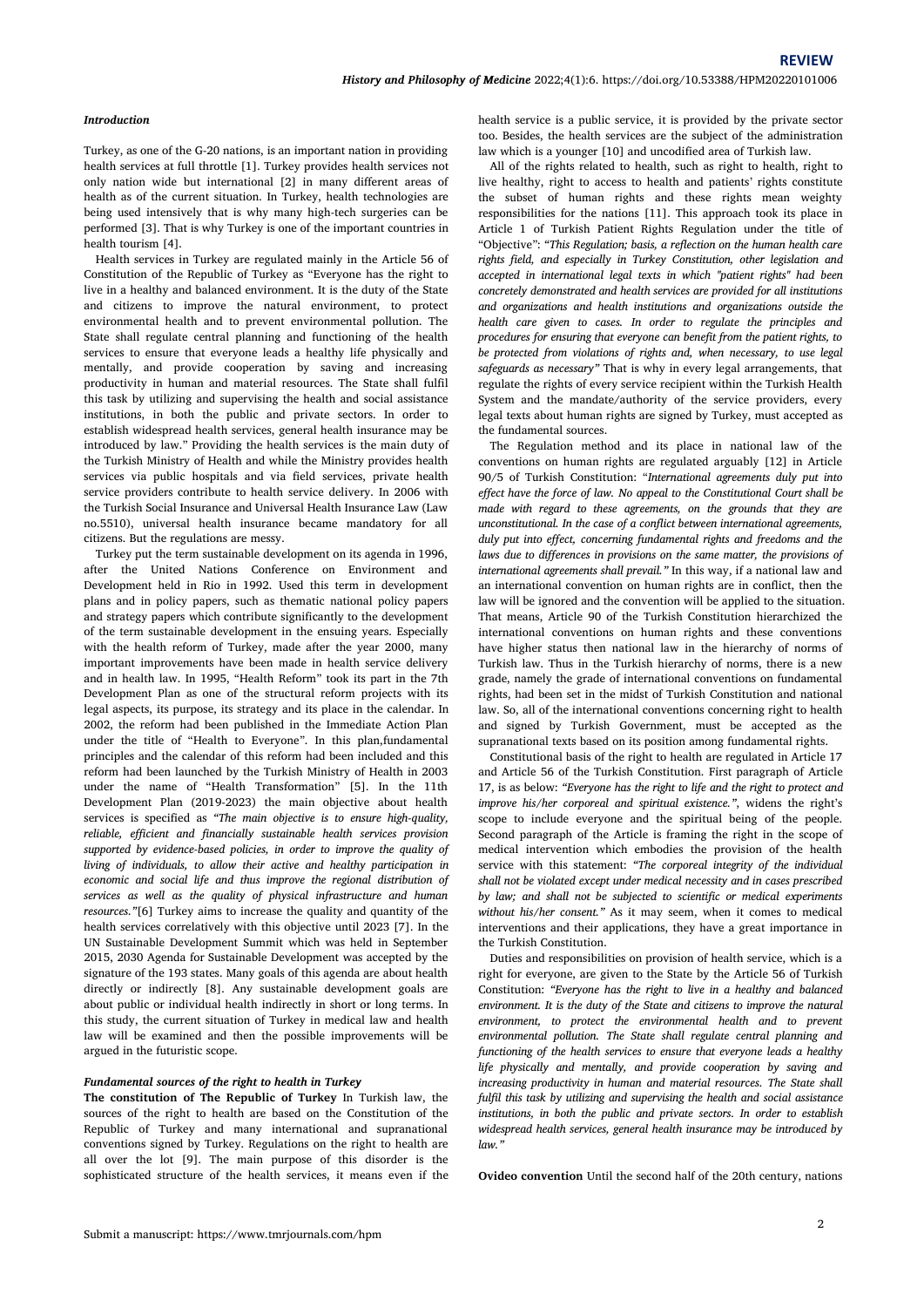were interested in legal responsibilities arising from medical interventions but they were not interested in patients' rights and personal rights of the patients, as much as they were interested in responsibilities [13][14]. Derived sub-terms of human rights such as: workers' rights, minority rights, women rights, children's rights, are caused by the formation of the term Patients' Rights since the 1970s. While the research on patients' rights and on personal rights of the patients was proceeding, fast-growing developments in the medical area and in medical technologies had caused transformation in the term patient. Such that the terms organs, tissues, cells and genes are included to the scope of the legally protected organism (healthy or ill). Inadequacy of the national and supranational regulations for these new terms had caused the new threats to human dignity and to personal rights. First international convention which paid regard to these threats is the Convention for the Protection of Human Rights and Dignity of the Human Being with regard to the Application of Biology and Medicine (Biomedicine Convention).

The Biomedicine Convention is the result of a multidisciplinary study which started in 1982 [15]. In the Conference of Ministers of Justice, which was held in 1990, studies for an international convention on protection of human rights in the area of medicine and biology were recommended to The Committee of Ministers of the Council of Europe. The Parliamentary Assembly of the Council of Europe supported this recommendation. In Semptember 1991, The Committee of Ministers of the Council of Europe gave authorization to Ad Hoc Committee of Experts on Bioethics (CAHBI-Comité Ad Hoc Pour La Bioéthique) for these studies. Name of the Committee of Experts on Bioethics had been changed into the Steering Committee on Bioethics (CDBI-Comité Directeur Pour La Bioéthique). This committee consists of experts in medicine, biology, legal and theology. In this committee there are many opportunities for the discussions of experts in many different areas. This committee has more than 40 members from Council of Europe member states. Besides, it is allowed for the attendance of the delegates such as EU delegates, European Evangelical Alliance delegates, WHO's delegates, UNESCO's delegates, delegates of different science foundations of Europe and the delegates of the states, as the observers [16].

The Biomedicine Convention was opened for signature on 4th April 1997 for legal protection of human rights and dignity in present and future applications of biology and medicine. Article 1 of the Convention, entitled as Purpose and Object, declares to make necessary regulations in national laws to be able to apply the Convention in the most effective way possible. In Turkey, first the Ministry of Foreign Affairs prepared <sup>a</sup> draft act of ratification of thisConvention which is the first bounding convention on violation of rights on the applications of biology and medicine, and the Council of Ministers proposed the draft on 3th September 2001. The Convention had been ratified on 3th December 2003 and the law of approval published in Legal Gazette no. 25311 on 9th December 2003 as the law no.5013. The original convention text and its Turkish translation was published in Legal Gazette no. 25439 on 20th April2004 as the annex of the Decree of the Council of Ministers' (no.2004/7024). Convention had been deposited with the Secretary General of the Council of Europe on 2nd July 2004 and the Convention was put into effect on 1st November 2004 in Turkey [17]. In current Turkish Constitution (1982) and in the previous Turkish Constitution (1961), the position of the ratified Conventions in the national law was controversial [18- 20], but with the alteration made in 2004 has been framed the hierarchy of norms [21].

*Analysis of the rights related to the health in Turkey* In this section it is aimed to discuss the rights related to health in Turkey. The rights will be discussed are right to access to health, right to receive the highest attainable standard of service, patient rights, reproductive rights, workers' occupational health and safety rights, right to dignified death. Contemporary topics of Turkish health and medical law, such as organ and tissue transplantation, public health, violence in health, medical malpractice and defensive medicine topics will be discussed under this title too.

**Right to access to health** Turkey is a party of the Universal Declaration of Human Rights. Article 25 of this Declaration includes right to access to health too which is as below:*"Everyone has the right to a standard of living adequate for the health and well-being of himself and of his family, including food, clothing, housing and medical care and necessary social services, and the right to security in the event of unemployment, sickness, disability, widowhood, old age or other lack of livelihood in circumstances beyond his control. Motherhood and childhood are entitled to special care and assistance.All children, whether born in or out of wedlock, shall enjoy the same social protection."* Article 56 of Turkish Constitution is in line with Article 25 of the Declaration and it regulates the general health insurance for everyone in Turkey. This health insurance is an obligation for not only all Turkish citizens But this health insurance is problematic. In early years insurance gave limited access to health. So this situation created a financial burden for poor citizens. So insurance did not solve the inequality in access to health services [22]. But now, with the Turkish Law on The Law on the Restructuring of Certain Receivables and Amendments to Certain Laws (No. 7256), the citizens who have unpaid health insurance premium debts have full access to health services just like the other citizens until the 30th April of 2021. This deadline had been extended by presidential decision until the 31st December of 2021.

In Turkey, people who are under temporary protection have the right to access to health too. For example, since 2011 Syrian citizens have taken refuge in Turkey. They receive health service within the scope of Turkish Temporary Protection Regulation. In Turkish law, health services provided to Syrian citizens who are under temporary protection, are completely free of charge but there are some regulations on the service procurement methods. Right to access to the health of the refugees in Turkey was regulated under the Article 20 and 27 of this regulation. In Article 27, it is specified that health centers might be set inside or outside of the temporary accommodation centers; that they cannot directly consult the private hospitals and that the cost of the health services will be covered by the Turkish Ministry of Health. In 2020, Turkish Ministry of Internal Affairs Directorate General of Migration Management sent an official letter to the Ministry of Health which declares to not to provide health services for the refugees who consult hospitals outside of the residence province. According to this letter, the Turkish Ministry of Health announced this letter to the hospitals'administrations and now they cannot get health services outside of their residence province and also it is forbidden for them to get health services in private hospitals and in universities. It seems this situation will be continued in the near future.

**Right to receive the highest attainable standard of service** Turkey is a party of the International Covenant on Economic, Social and Cultural Rights. According to the additional article 12 of thisCovenant ("The States Parties to the present Covenant recognize the right of everyone to the enjoyment of the highest attainable standard of physical and mental health."), Turkish Ministry of Health established new departments on patients' security and offering quality health services [23].

**Patients' rights** In Turkey the patients' rights are regulated in Patient Rights Regulation, published in 1998. Even if it was published in 1998, the regulations are updated in time according to the improvements.

Besides, Turkey has signed the Convention for the protection of Human Rights and Dignity of the Human Being with regard to the Application of Biology and Medicine: Convention on Human Rights and Biomedicine so this Convention is also being applied in Turkey when it comes to patients' rights. Turkey attaches a great importance to patients' rights. In Turkey, every hospital and every health care facility are obliged to have a patients' rights section.

Patients' rights in Turkey are as follows; right to access to fair health care services, right to be informed, right to choose the healthcare facility, right to choose the healthcare professional, right to ask for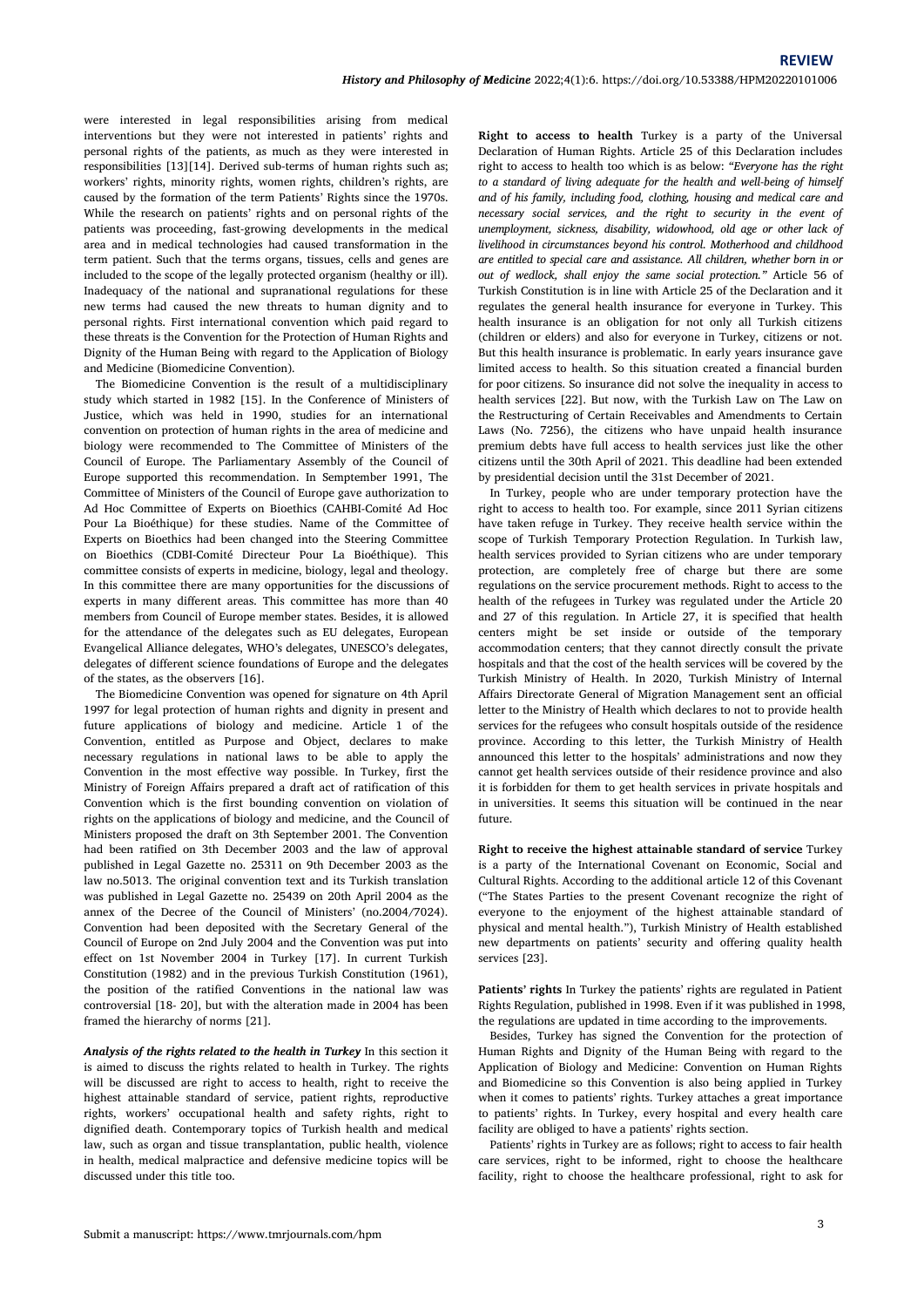order of priority, right to access to proper diagnosis, treatment and care, prohibition of unnecessary medical intervention, prohibition of euthanasia, right to access to careful medical intervention, right to ask for information, right to access to the medical records, right to privacy, right to protection of the personal data, right to give consent, right to respect to performing religious duties, right to receiving respectful services, right to have companion, right to respect for patients' time, right to apply, complain and sue [24].

**Reproductive rights** Turkey is one of the processor states in reproductive rights and elective abortion rights. In 1983, Charter on Uterine Evacuation and Sterilization Services and Their Inspection was published in the Legal Gazette (No.18255). On the other hand, treatments with assisted reproductive techniques are quite successful. The most important discussion topics of health and law are surrogate motherhood and the donation of germ cells and embryos. In 2010, these applications were banned legally via Regulation Concerning Assisted Reproduction Treatment Practices and Centres' (Legal Gazette no. 27513) [25]. But the current situation of these applications in neighbouring countries is causing some troubles. Turkey's current approach to these matters can be changed in years because of the approach of the neighbouring countries and possible Mexico, Vermont) [34] of The USA have the Death With Dignity Act. economic return of these applications via health tourism. For this change, new legislation must be made on protection of the rights of children and the surrogate mother [26]. Prohibitions In this globalized world are making it difficult to achieve the objectives. Currently there is no consensus on this subject in health law doctrine but the majority support these possible legislations.

The Turkish Council of State has delivered a hopeful judgement about embryo transplantation recently [27]. According to this judgement, a woman can get pregnant via embryo transplantation even if her husband is dead. In the case, the couple was trying some IVF treatments for years and finally in 2020 they had a successful embryo. But before their frozen embryo was transplanted the husband died because of cancer. So the Ministry of Health did not give permission to this transplantation after the husband died and decided to annihilate this embryo. Woman sued the Ministry after this decision and the Councilof State found this action of the Ministry as a breach of reproductive rights. This hopeful decision is important for the acceptance and application of these new kinds of technologies within reproductive rights.

Even if it is within the context of reproductive rights or not, women's right to nonproliferation has always been a tool of the population policies in Turkey. Turkey is one of the processor states in legislation on uterine evacuation. This legislation had been made in 1983. Currently, the abortion of less than 10 week pregnancy is legal. In some criminal cases, abortion of less than 20 week pregnancy can be legal. If woman is married, the husband's consent will be seek for abortion. This will be a problem for the autonomy rights of women in the future. Even today there are some feminist groups who react to this legislation [28].

In Turkey it is forbidden to have a caesarian section if there is no necessity. The main reason for this prohibition is the highest rate (%53) [29] of the caesarian section. Actually it is one of the fundamental rights of the woman to have a caesarian section so this prohibition became a huge problematic in the medical ethics.

**Occupational health rights** Worker's health is a subject strictly controlled in Turkey. In Turkey, there is an occupational and safety law (No:6331) and in this law, there are strict rules on occupational accidents and illnesses. However Turkey is in the third place (15,3 per 100.000) in the world in occupational accidents resulting in death according to the data of ILO [30].

During Covid-19 pandemic, Covid-19 disease was newly regarded as an occupational illness for physicians and for the other sector workers who had caught Covid-19 virus during work.

Turkey has some strict rules on worker's health. For example, in Turkish law, every accident happened during work and every illness that happened while working are counted as occupational accidents/illnesses and these all are under the responsibility of the employer. The employer has to take every measure possible to eliminate the risks. Every workplace, having more than 50 workers or doing hazardous work, must employ an occupational health and safety specialist. And also every workplace, having more than 50 workers, must employ an on-site doctor. Besides, every worker in Turkey has a work accident and occupational disease insurance. These rules are inspected strictly and periodically. There are heavy penalties for the violation of these rules in Turkey.

**Right to die with dignity** Right to die with dignity contains the right to choose the timing of the death and the right to choose the way of the death [31]. The origin of the right to die with dignity is the Death With Dignity Act of the State of Oregon dated in 1994 [32]. According to this act *a patient must be: (1) 18 years of age orolder, (2) a resident of Oregon, (3) capable of making and communicating health care decisions for him/herself, and (4) diagnosed with a terminal illness that will lead to death within six months. It is up to the attending physician to determine whether these criteria have been met* [33]. Currently, not only Oregon has the Death With Dignity Act, but also 9 other States (Washington, California, Colorado, Columbia, Hawaii, Maine, New Jersey, New

In Turkey, there is a prohibition for euthanasia so the right to die with dignity is not an acknowledged right. Right to die with dignity cannot be tought without the euthanasia issue. So when the euthanasia will be at the agenda, then we can discuss the right to die with dignity again in Turkey.

Even if we are defending that right to die with dignity cannot be completely discuss where the euthanasia is prohibited this does not mean that right to die with dignity means euthanasia. Steinberg describes the right to die with dignity as *"Preserve his humanity, even if to preserve his humanity means to allow the natural processes of a disease or affliction to bring about a death with dignity. The patient will be choosing death sooner rather than later, to avoid a life filled with pain, frustration, helplessness, and hopelessness, dependent on machines or other people. This is a fundamental element of the right to self-determination, the exercise of which depends on how an individual patient values a life of suffering, under permanently disabling conditions, relative to a quick death."* [35] Euthanasia is one of the methods to use the right to die with dignity. There are some other methods for using the right to die with dignity such as assisted suicide and physician-assisted suicide and these terms are not the same according to the studies. [36] The main purpose of medicine is to ameliorate the pains of the patients as Gostin stated. So according to Turkish Medical Association's declaration about end of life [37], painful treatments that became a torture for a patient cannot be defended and the intensive care and the palliative care services must be delivered professionally and in the light of current affairs. The declaration indicates that the right to die with dignity is not only about right to die (euthanasia and assisted suicide methods), it is also about to get highest quality of end of life care. After these definitions we can remark that the right to die with dignity is an umbrella term which contains the right to palliative care and the end of life methods such as euthanasia and assisted suicide. Right to palliative care and euthanasia will be explained in the next sections.

**The right to palliative care** Palliative care hasbeen defined as one of the fundamental rights in CESCR General Comment No. 14 of the article 12 of the International Covenant on Economic, Social and Cultural Rights. In International Guidelines on HIV/AIDS and Human Rights, the right to palliative care is specified as one of the fundamental rights. Also, the right to palliative care is located in the Universal Declaration of Human Rights as a fundamental right too. Besides, the Council of the European Union has declared the right to palliative care as one of the strictly bonded personal rights. And finally, 14 of the fundamental medicines determined by the World Health Organization (WHO) are the medicines of palliative care.

In Turkey, the right of the palliative care is regulated in a directive entitled "Directive for Palliative Care Services Implementation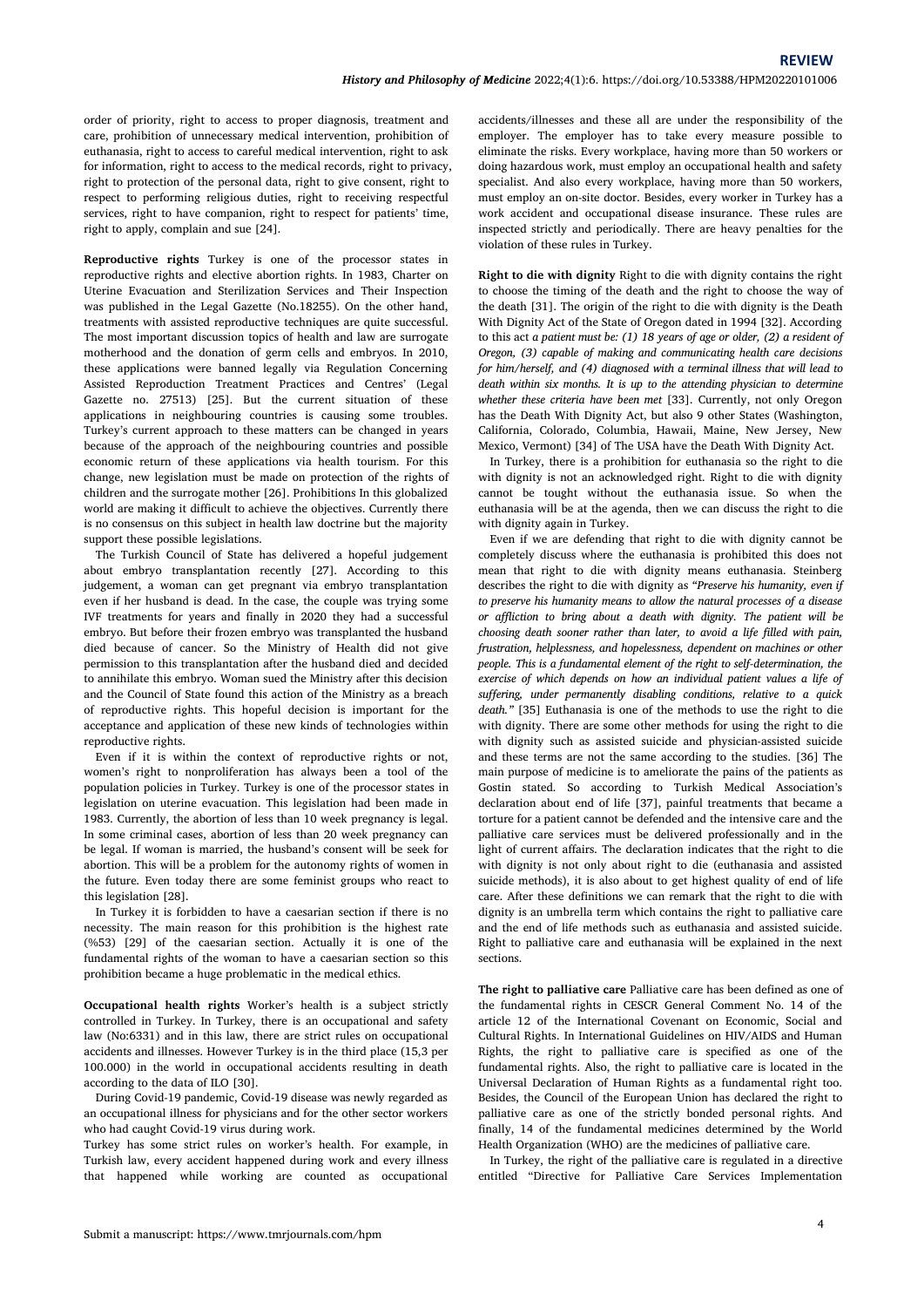Procedures and Principles" which was published in 2015 [38]. This is the only official regulation about palliative care in Turkey and there is no legislation about it.But this was a big step on the right of palliative care in Turkey.

According to this directive, there is no right to be in palliative care units of the hospitals till the end of life. If a patient wants to use its right to palliative care, this care can be maintained in the patient's house or in the private facilities. If a hospital is not able to accept a palliative care patient, then there can be no responsibility of the hospital on not being able to accept the patient [24].

Also, this directive has no regulation on the speciality of the physician which will maintain the palliative care but according to this directive, anesthetists are preferred in palliative care practice. The other important issue of this directive is the consent issue. A palliative care patient must give its consent to the palliative care and if the patient is unable to give its consent then the relatives of the patient must give their consent to the palliative care. But if the nonacquiescence to the care has harmful consequences for the patient itself then the senior physician will evaluate the situation. This is an important regulation on consent issue and this is one of the exceptional situations in consent matter in Turkish health law.

Palliative care is a young matter in Turkish health services. In the next few years it is expected that palliative care will become widespread all over Turkey. Nowadays many private hospitals invest in home care services, especially for the palliative care services in home. So we expect new regulations on palliative care in the next years in Turkey.

**Euthanasia** There is no consensus on euthanasia in global arena. European Court of Human Rights (ECHR) has decided that the article 2 of Convention (Right to life) does not include the end-of-life decision (active euthanasia) [39]. Besides, in the same case, Court has decided that help to suicide or faciliate death cannot be in the scope of the Article 3 (Prohibition of torture). But in another case (Widmer vs. Switzerland, 1993), ECHR has decided that the Article 2 cannot be interpreted as prohibition of passive euthanasia [40, 41].<br>The term euthanasia is quite different then the term assisted suicide.

Euthanasia is described as *actundertaken by one person with the intention of ending the life of another person to relieve its suffering* [42]. Nevertheless assisted-suicide is described as *killing oneself with the assistance of another person* [42]. Even if these terms are interwoven by being the methods of to use the right to die with dignity, they are actually quite different.

In USA and UK, passive euthanasia is evaluated in the scope of the right to refuse treatment [24]. In Turkey, every types of euthanasia are prohibited in the Article 13 of the Patient Rights Regulation and also euthanasia is in the scope of intentional killing crime in Turkish Penal Code. But Turkey is a developing country, so when the euthanasia becomes a global discussion issue, it might be able to be discussed in Turkey too in the near future.

# *Contemporary issues about health law and medical law in Turkey*

**Organ and tissue transplantation** Organ transplantation is a controversial issue [43] in social, legal and ethical [43] areas. In the one side of the discussions there are right to health and best interest [44] issues and in the other side there are some fundamental rights, such as right to health and the personal right of the donor [45-47]. Organ transplantation issue contains the personal rights of the donors and the recipients, objectives of the treatment and evidence-based medical results. Besides, this issue reunites the ethical, medical and legal areas. Apart from the donor's situation (born dead or alive), there are three main models for authorization of the organ or tissue transplantations. These are; consent, objection and necessity models [48].

In Turkish Law, the consent model is being applied. Legal basis of this model in Turkish law is the first paragraph of Article 14 of Turkish Law (No.2238) on the Harvesting, Storage, Grafting, and Transplantation of Organs and Tissues: *"If a person did not indicate that he or she donated its body, organs or tissues for treatments, diagnosis or* *medical researches by an official will or an holograpghic will or by a nuncupatory will affirmed before 2 witnesses; its organs can be harvested with theconsent of its spouse or its adult children or its parents or its siblings present at the time of death; if there are none of them, this process might be performed with the consent of one of the relatives of the decedent."*

The second paragraph of the Article 14 is controversial: *"Unless a testament with a contrary intention is presented, tissues such as cornea that do not cause any alteration to the appearance of the body when removed can be harvested." Clearly, the second paragraph of Article 14 refers to a distinct tissue but also indicates an expansion through the usage of a preposition that expresses similarity. If this expansion is not kept limited to tissues, it becomes possible to use all biological structures that can be harvested through natural body openings for transplantation based on the presumed consent model. If corneal harvesting does not alter the appearance of the body, even if the wording of the article has a preposition of similarity namely 'such as', the highlighted tissue is only the cornea. Presently, there is no published study that we know of regarding the definition of the phrase "not altering the appearance of the body."* [49] These kinds of uncertainties in the wording of this regulation cause huge confusions and many questions of the debates in the different areas. But the regulation came into force in 1979; so this aged regulation needs some improvements and some clarifications in the controversial Articles. Transplant tourism is a developing area of health tourism and as above mentioned Turkey is one of the important health tourism countries in the World [50]. So our regulations must be coherent with these innovations.

**Public health** Seperation of the term medical law from the health law discipline was discussed in many academic studies.

While Nys describes the term medical law, he specified that the descriptions of the term cannot be objective and that all the cultural, historical, moral, scientific and legal differences can change the definition [51]. We think that medical law is a projection of the relationship between healthcare professionals and patients and it is a subject of a private and public law separately with the right, mission, authority and liability issues.

There are some researchers (Savatier et al.) who make an effort for a general definition. In 1956, this group specified that the medical law is examining the relationships that the physicians are the sides of [51]. This definition was criticized because of being narrow but we think that it is an accurate and contemporary definition. This definition of the French group has the characteristics of a law of profession. Memeteau's remark, which defends that the physicians cannot interiorize the existence of the medical law in medical ethics and professional ethics, brings a new perspective to this narrow definition [51]. Nys emphasises the interpenetration of the medical law and medical ethics with this statement: "What the rules of medical ethics demand of a physician will, at the same time and to a large extent, also be the legal obligation that has to be fulfilled." [51]

Many authors emphasized that the medical law is the subject of private and public law separately. When the works of these authors are examined, it can be seen that they all defined the medical law as the relationship between patient and healthcare professional. Besides, their definitions are criticized because of confining the term to the physicians. Nevertheless, we are trying to widen the term's scope with all of the healthcare professionals [52-54]. Kennedy and Grubb specified that the term medical law refers to the relationship between the physician and the patient in the 3rd edition of their book "Medical Law" and in this edition they emphasized that the main subject of the medical law is human rights. With this definition, medical law generally became a part of human rights law and peculiarly the subject of constitutional law [53]. However, according to Sheldon and Thompson, while the term medical law focuses on the relationship between the patients and the physicians, it neglects the nurses, therapists, physiotherapists and the other healthcare professionals [55]. Brazier and Glover indicate the same negligence and they defend that terminological change is inevitable [56]. We don't defend this kind of change because this change refers to the transformation of the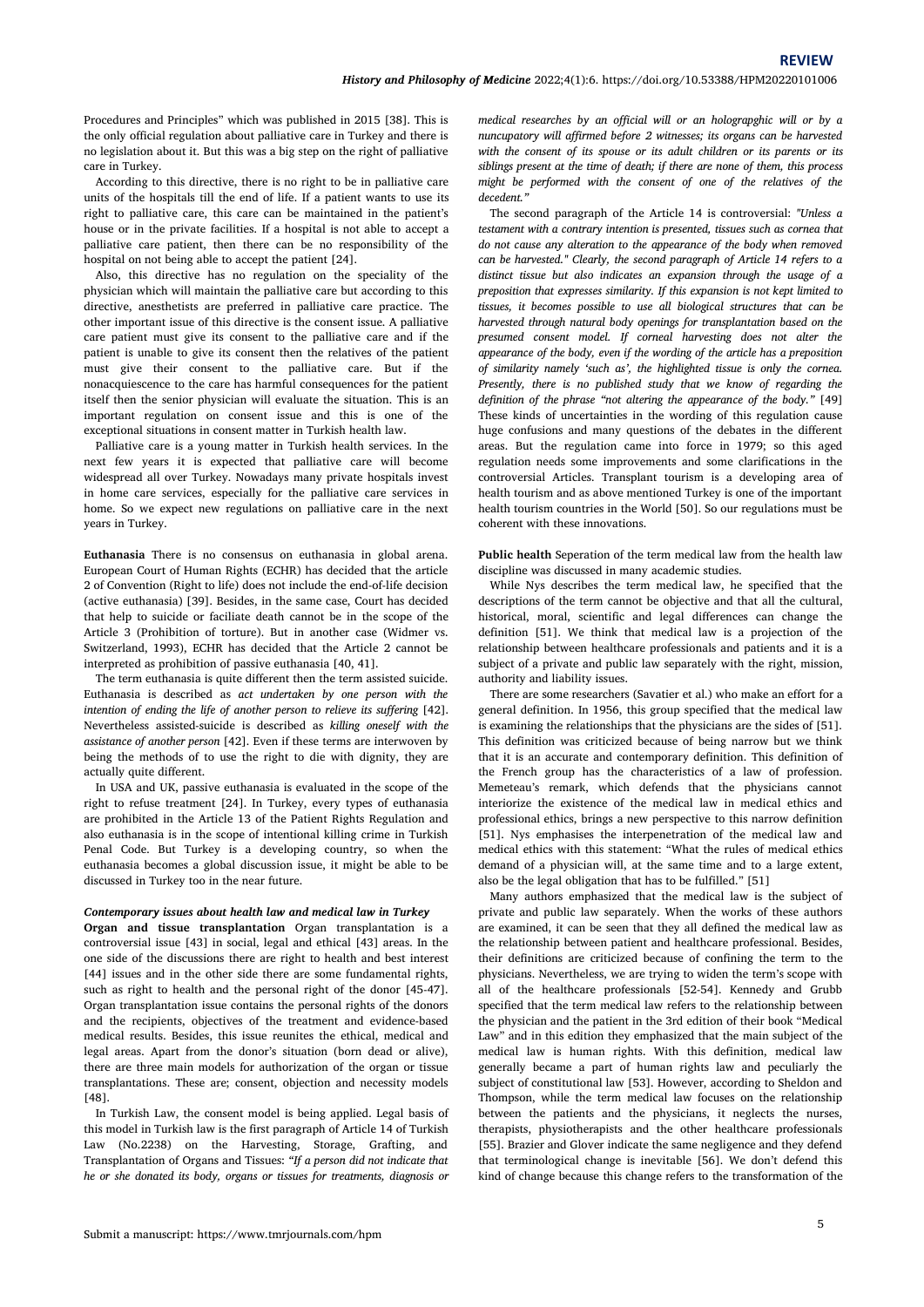term into health law but the health law is a different area and a mixed discipline. In other words, a piece must take its place in total and this position finding must be done with integration, not with the terminological change.

Gokcen had defined the term health law by emphasizing its mixed-disciplinary feature as *"Health law isa department of law which contains the rights to reach to healthcare services of the citizens, regulations of the healthcare services, measures for protecting the public health, protection of public health, relationship between the patients and the healthcare professionals and the rights, liabilities and responsibilities depending on this relationship." [57] Canturk defined themedical law as "A department of law whose subjects are the rights and theliabilities of healthcare professionals in the course of the service delivery and the rights of patients and physicians."* [58] in its textbook. Kalabalik divided health law into four as medical law, healthcare law, public health law and law of management of healthcare services [59]. Sert defines the health law as an extensive discipline which contains social security, environment and food health apart from healthcare services and also describes medical law as a subheading which is composed of the rights and liabilities of the medical interventions [60]. Gokcen indicates medical law as an interdisciplinary area which carries the elements of constitutional law, administration law, penal law and private law [57]. Author also uses the terms medical penal law and medical liability law prohibited to smoke in all open and closed public spaces. [57]. Hakeri, simply describes medical law as the law of medical interventions and characterizes this subheading as an interdisciplinary area. According to the author, medical law has some characteristics of constitutional law, penal law, administration law and civil law [61].

To sum up, the relationship between health law and public health law may be explained as a cluster approach. Health law is a macroaggregate and the public health law is one of the subsets of this macroaggregate. Public health law is one of the departments of health law featuring the law enforcement. In some papers this feature is described as "Police power" [62]. Some of the authors describe public health law as the relationship between the state and the community [63]. Gostin states that the main purpose of the art or science of against the violence in healthcare there is a code system. When a medicine is to identify and ameliorate ill health in the patient, public health seeks to improve the health of the population. So this statement shows us the difference between the medical law and the public health law. Public health law is a department of health law in which the state has heavier responsibilities and enforcement power.

In Turkey, public health matters are regulated in the Law on Public Hygiene (no:1593) but it is a quite old regulation which was regulated in 1930. So this law cannot respond to the needs of today. For example during Covid-19 pandemic, this law cannot be used due to not including the general pandemic diseases. The pandemic diseases partaking in the law above mentioned are the diseases which cannot be seen today. During Covid-19 pandemic, there were no new regulations made. The process was managed via only circulars unconstitutionally.

Also, article 195 (Acting Contrary to Measures to Contain Contagious Disease) of the Turkish Penal Code regulates a crime about public health as "Any person who fails to comply with quarantine measures, imposed by the authorities on account of there being a person infected with a contagious disease or having died from such, shall be sentenced to a penalty of imprisonment for a term of two months to one year." This article became a current issue and applied frequently during Covid-19 pandemic in Turkey.

In the article 11 of European Social Charter which was put into effect in 1965, regulations were made under the title of "The right to protection of health" as mentioned above:

"*With a view to ensuring the effective exercise of the right to protection of health, the Parties undertake, either directly or in co-operation with public or private organisations, to take appropriate measures designed inter alia: 1 to remove as far as possible the causes of ill-health;*

*2 to provide advisory and educational facilities for the promotion of health and the encouragement of individual responsibility in matters of health;*

*3 to prevent as far as possible epidemic, endemic and other diseases, as well as accidents."*

In the 7th report covering the period between 1994-1998, the EU

Social Charter's auditing body specified that Turkey did not fulfill its obligations according to Article 11 so that Turkey breached the Charter.

Article 35 of the EU Charter of Fundamental Rights is also about public health, entitled as "Health Care":

"*Everyone has the right of access to preventive health care and the right to benefit from medical treatment under the conditions established by national laws and practices. A high level of human health protection shall be ensured in the definition and implementation of all the Union's policies and activities."*

Currently, Turkey and the European Social Charter Conclusions with respect to these provisions were published in March 2021 [64]. According to Thematic Group 2 "Health, social security and social protection"

A number of measures to reduce infant and maternal mortality, including access to family doctors, the increase in the number of"Baby Friendly Hospitals" or the "Guest Mother Project", have led to very significant improvements in respect of infant and maternal mortality rates.

Amendments to Law No. 4207 on Preventing the Damage of Tobacco Products and their Control, new regulations have started to be implemented as of May 2008 on passive smoking. It is now

Public Health is an important agenda topic in Turkey, as in the other countries especially during these times of Covid-19 pandemic. New regulations are expected in public health issue especially for the measurements of Covid-19, in the next few years.

**Violence in healthcare** Nowadays, cases on violence in healthcare are increasing in Turkey. Lately, we see a lot of news about violence in healthcare. After these violence cases, the law draft on violence in healthcare is on the carpet.

In the current situation, healthcare workers can seek their rights in the scope of criminal law for the violence actions of the citizens.Also, healthcare personnel is alarmed white code it means the personnel is under a violence threat. But the efficiency of this code system is questionable. If measures are not taken to prevent this situation, we will encounter more violence actions in healthcare day by day.

**Medical malpractice and legal cases** Nowadays medical malpractice cases comprise a huge part of the legal cases in Turkey. According to the researches [65] many of the malpractice cases are about obstetrics and gynecology and the list continues with general surgery, paediatrics, internal diseases, brain surgery, anesthesiology, cardiovascular surgery, orthopedics, cardiology, infectious diseases and microbiology, otorhinolaryngology and plastic surgery.

In Turkey, legal cases about health and medical malpractices can be claimed in criminal courts, civil courts (for compensation claims) and in administrative courts. The physician can be directly sued in the cases of criminal jurisdiction and civil jurisdiction. Besides, the hospital can be sued along with the physician in the civil cases. In administrative courts, only the administration can be sued. That is why in administrative courts the physicians cannot be defendants. They can only be intervenors.

In the next few years an increase is expected in legal cases about medical malpractice, especially in the ones about Covid-19 treatments and the vaccines.

Penal liability Actually, the actions of the physicians on the human body have the characteristics of violation of physical integrity. These actions are fitted to the definitions of the intentional killing or injury crimes in Turkish Penal Code. But these actions have some compliance reasons with laws defined in Article 26 (Use of a Right and Consent) of the Turkish Penal Code: *"A person who exercises his right shall not be subject to a penalty. No penalty shall be imposed in respect of any act committed as a result of the declared consent of another person and provided that such person has the full authority to give consent."* So according to this Article, proper medical interventions cannot be the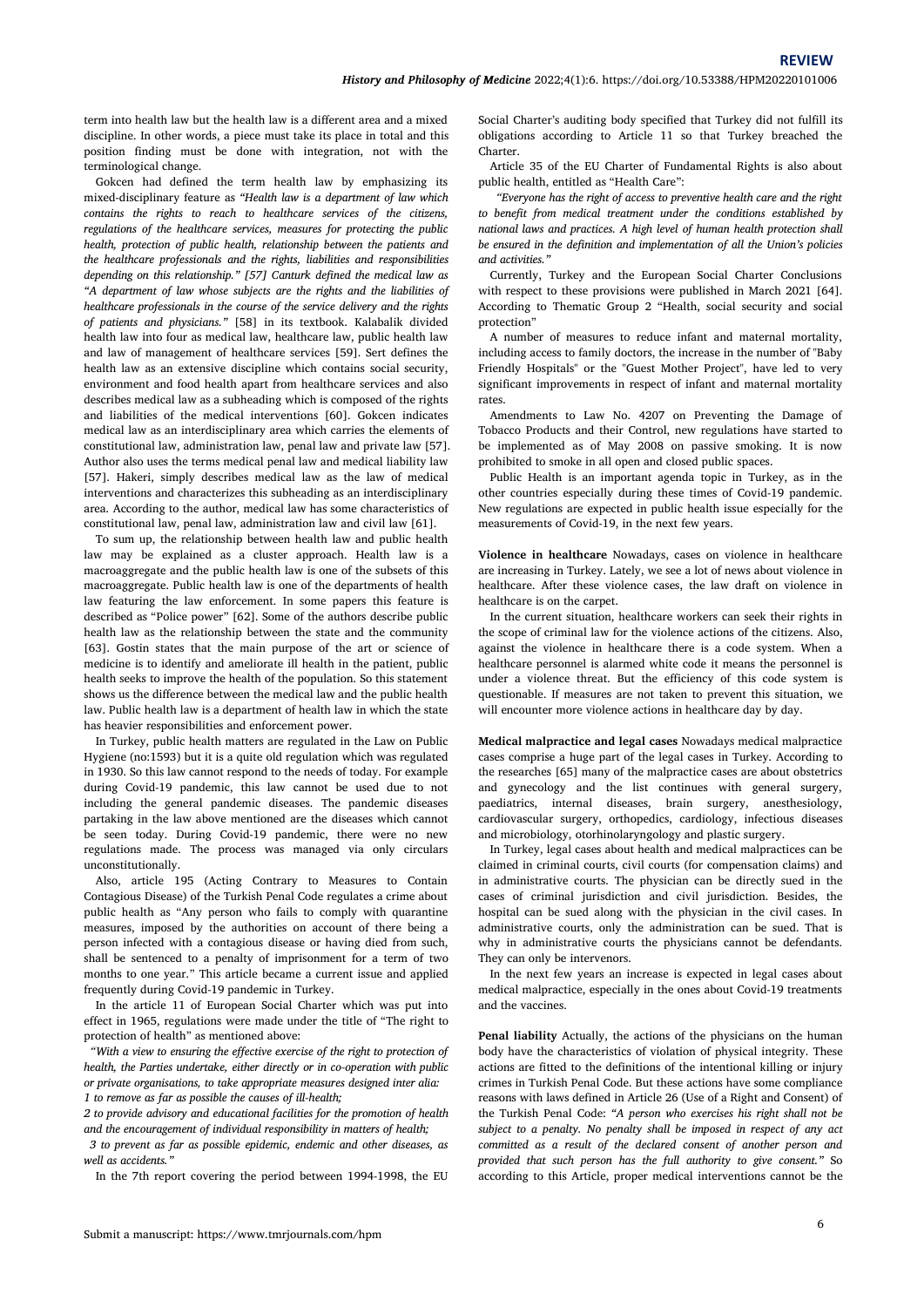subject of intentional crimes. But the incorrect medical interventions can be the subject of the recklessness which is regulated in the Article 22 of the Turkish Penal Code: *"Acts conducted with recklessness shall be subject to a penalty only where explicitly prescribed by law. Unconscious recklessness is defined as conducting an act without foreseeing the results as stated in the legal definition of the offence, due to a failure to discharge a duty of care and attention. An act is conducted with conscious recklessness when the result is foreseen but is not desired; in this case the penalty for the reckless offence shall be increased by one-third to one-half. The penalty to be imposed for an offence committed with recklessness shall be determined according to the offender's fault. In offences committed with recklessness, if there is more than oneoffender, each individual shall be culpable for his own fault. The penalty for each of the offenders shall be determined separately, according to their own fault. A penalty shall not be imposed if, as the result of a reckless act, the offender becomes a victim to such a degree (by reference to his personal and family circumstances only) that imposing a penalty becomes unnecessary. Where the offence is committed with conscious recklessness then the penalty to beimposed may be reduced by one-sixth to one-half."*

In Turkey, the physicians are put on trial for these crimes commonly; killing crimes (intentional or reckless), injury crimes (intentional or reckless), violation of privacy, illegally obtaining or giving data, counterfeiting documents (official or private), bribery, extortion and misuse of public duty [66]. The number of penal cases against physicians are increasing day by day.

**Compensation Liability (civil law liability)** In Turkish civil law, the relation between the physician and the patient is arguably based on the proxy contract. This is not a certain rule, some of the jurisprudents disagree with this motion but mostly this legal relation between the physician and the patient is based on the proxy contract. The court of cassation agrees with this motion. So when a medical malpractice occurs, the physician has a compensation liability for breaching the contract.

Within the scope of Turkish civil law, the compensation liability of the physician is not limited to proxy contract. Physicians are responsible for medical malpractice based on tort liability and negotiorum gestio too. If there is no contract between patient and physician, these types of liabilities might come up. Tort liability simply means the liability for unlawful actions. Negotiorum gestio is defined simply as "*acting on behalf and for the benefit of a principal, but without his or her consent"* [67]. For example, when there is an emergency situation and when the patient is unconscious, the physician acts without the patient's consent. In Turkish medical law, the best example for the negotiorum gestio is the extended operation situation. When the necessity occurs and the patient is unconscious, the physician acts on behalf of the patient without its consent. In this situation the physician is responsible for its malpractice.

In Turkish law, compensation cases arising from medical malpractices are heard in Consumer Courts. Because the proxy contract is counted as a consumer transaction. In accordance with the Turkish Law on Consumer Protection, the mediation process is a cause of action. That is why for the compensation claims, the patient must apply to the mediator first. Thus it is aimed to solve these kinds of disputes in the fast lane.

**Defensive medicine** Defensive medicine arose in the 1970s in the USA for the need of self-defence of physicians [68]. There are 2 types of defensive medicine; these are positive defensive medicine and negative defensive medicine [69]. Positive defensive medicine includes doing unnecessary tests, prescribing unnecessary drugs, unnecessary consultation, unnecessary hospitalization, etc. Negative defensive medicine is the opposite of positive defensive medicine; it means negative defensive medicine is to avoid doing advanced medical intervention. Negative defensive medicine includes sending the patient to another physician or hospital, not doing necessary advanced medical interventions and advanced tests, etc. [68, 70] These applications lead to the liability of the physicians. Also, this

leads to lack of physicians in risky specialties in the long term, because the physician candidates tend to not choose risky branches [71].

In Turkey, defensive medicine applications can cause to higher liability of a physician because in defensive medicine, the physician acts intentionally [24].

ECHR draws attention to the risks of the pressure on the physicians and decided to the States must ensure the diminishment of the pressure on the physicians. "Defendant medical practitioners in such cases were far better placed than claimants to scrutinise the validity of their conclusions. There were no rules effectively ensuring the objectivity of their conclusions, whereas they had a tendency to exculpate their colleagues out of professional ethics. The risk of incurring criminal liability for giving false conclusions was not a sufficient deterrent because, in view of the highly specialised subject matter, the risk that such an offence would be exposed was a very slim." [72]

Nowadays, defensive medicine applications are augmented in Turkey as in many countries. These applications are taught in many medical faculties in Turkey so more increase is expected on the defensive medicine applications in the next few years in Turkey.

### *Conclusion*

Turkey is a member of many international organizations and a candidate state for the European Union. Turkey is a country which makes continuous updates in health law as a requirement of these international organizations and as being a state of law as stated in the Turkish Constitution. Regulations on public health and workers' health which came into force long before the Universal Declaration of Human Rights in Turkish law show us that Turkey is an experienced country in medicine and law both. Turkish Law (no.224) on Socialization of Health Care Services came into effect in the 1960s and it is stillin force. Even if there are some criticisms [73] about this Law as itbecame obsolete after the Health Transformation Program, this Law is still legally binding.

Turkey has approved many international papers on Human Rights. So the articles of these papers relevant to the right to health are binding for Turkey too. Turkish Law on the Harvesting, Storage, Grafting, and Transplantation of Organs and Tissues and the Turkish Population Planning Law, which came into force shortly after the 1970s where the medical and public developments and changes had undergone, shows us that Turkey had followed closely the universal developments on right to health and had adapted them to the national law. Patients' Rights were regulated in 1998 in Turkish law and Turkey is one of the pioneering countries in the world.

Turkey has important developments on access to health, access to the high quality and reliable health care services and its equal distribution across the country. But in this transformation period, some unpredictable occasions had happened too as the destiny of every transformation period. There are some unsolved issues such as economic rights of health care professionals, violence in health, increasing legal cases (penal and civil) against health care professionals, ineffectiveness of primary health care services and these issues require some corrective actions in the fields of medicine and law.

Reflections of the developments in medicine on legal fields and the universal problem of avoiding the consequences of these developments which might damage human dignity is one of the problems of Turkey too. Ovideo Convention which is signed by Turkey too, has a force above the law. The Ministry of Health makes the required tracking and regulations. There are many important developments in theoretical as well as practical in Turkey after the 2000s as the development of health law, which is a transdisciplinary research area of medicine and law. The postgraduate programs on health law of many universities laid a foundation of the collaboration of medicine and law. We think that Turkey, who has a highly improved health care system, will be one of the countries having control over health law in the world in the next few years.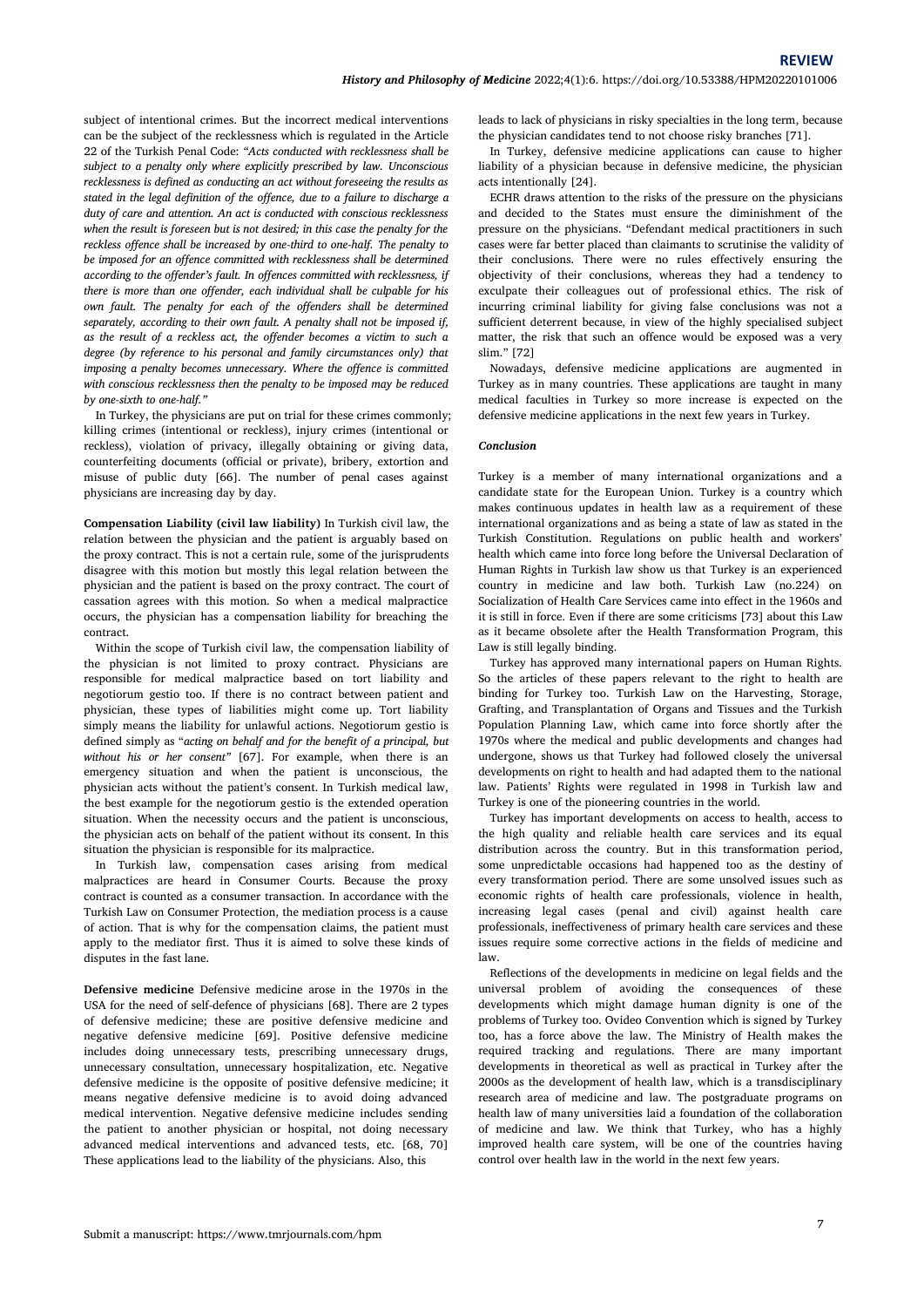**REVIEW**

#### *References*

- 1. Worldbank, Turkey: Transforming Health Care for All 2018. Accessed : November 14, 2021. a https://www.worldbank.org/en/about/partners/brief/turkey-tra nsforming-health-care-for-all
- 2. Turkish Cooperation And Coordination Agency, Turkish development assistance report 2019. Accessed : November 14,<br>2021. 27 2021. https://www.tika.gov.tr/upload/2020/02/kyk%202018/Turkiye

Kalkinma2018ENGWeb.pdf

- Gok MS. Improving service quality in Turkish healthcare system: the role of medical technology. *Int Rev Econ Manage.*2015;1(2):92-107.
- 4. Mainil T, Eijgelaar E, Klijs J, Nawijn J, Peeters PM.. *Research for TRAN Committee–Health tourism in theEU: a general investigation*. European Parliament, Directorate General for Internal Policies, Policy Department B: Structural and Cohesion Policies, Transport and Tourism; 2017.
- 5. Yilmazturk A. Turkiye'de saglik reformlarinin tarihsel gelisimi ve Saglikta Donusum Programi'nin kuresel niteliginin degerlendirilmesi. *Sosyal Bilimler Araştırmaları Dergisi*. 2013; 8(1): 176-188.
- 6. ON BİRİNCİ KALKINMA PLANININ (2019-2023). Accessed: November 21, 2021 https://www.sbb.gov.tr/wp-content/uploads/2020/06/Eleventh\_ Development\_Plan-2019-2023.pdf
- 7. Hunter R. Turkey's health care reform: the 2023 challenge. *Turk Policy Q*. 2013;12(2):91-100.
- 8. SÜRDÜRÜLEBİLİR KALKINMA AMAÇLARI DEĞERLENDİRME RAPORU. Accessed: November 20, 2021 https://www.sbb.gov.tr/wp-content/uploads/2020/03/Surdurul ebilir-Kalkinma-Amaclari-Degerlendirme-Raporu\_13\_12\_2019-WE B.pdf
- 9. Simsek U. Saglik hukukunda aydinlatilmis riza. *Dokuz Eylul Universitesi Hukuk Fakultesi Dergisi*. 2014; 16: 3535-56.
- 10. Atay EE. İdare hukukuna iliskin temel tespitler ve bu hukuk dalinin belli basli ozellikleri. *Ankara Haci Bayram Veli Universitesi Hukuk Fakultesi Dergisi*. 2007; 11(1): 503-28.
- 11. Zengin N. Saglik hakki ve saglik hizmetlerinin sunumu. *Saglikta Performans ve Kalite Dergisi*. 2010; 1(1): 44-52.
- 12. Gozler K. *Turk anayasa hukuku*. Bursa: Ekin Yayınevi; 2018.
- 13. Ayan M. *Tibbi Mudahalelerden Dogan Hukuki Sorumluluk*. Kazanci Hukuk Yayinlari, Ankara; 1991.
- 14. Senocak Z. Ozel Hukukta Hekimin Sorumlulugu. Ankara 38. Universitesi Hukuk Fakultesi Yayinlari, Ankara; 1998.
- 15. de Wachter MA.The European Convention on Bioethics. Hastings Cent Rep. 1997;27(1):13–23.
- 16. Andorno R. The Oviedo Convention: A European Legal Framework at the Intersection of Human Rights and Health Law. *J Int Bus Law*. 2005;2:133-135.
- 17. Gulel I. Tıbbi Mudahale Sözlesmesine Uygulanacak Hukumler. *Turkiye Adalet Akademisi Dergisi*. 2011; 1(5):585-643.
- 18. Celikel A, Erdem BB, *Milletlerarasi Ozel Hukuk*. Beta Basim Yayim, Istanbul; 2016.
- 19. Nomer E. *Devletler Hususi Hukuku*. Istanbul: Beta Basim Yayim; 2013.
- 20. Tekinalp G, Cavusoglu Uyanik A. *Milletlerarasi Ozel Hukuk Baglama Kurallari*. Beta Basim Yayim, Istanbul; 2016.
- 21. Gulmez M. Anayasa degisikligi sonrasinda insan haklar, sozlesmelerinin ic hukuktaki yeri ve degeri. *Turkiye Barolar Birligi Dergisi*. 2004;15(54): 147-61.
- 22. Yilmaz V. Changing Origins of Inequalities in Access to Health 44. Care Services in Turkey: From Occupational Status to Income. *N Perspect Turk.* 2013;48:55–77.
- 23. SAGLIKTA KALITE, AKREDITASYON VE ÇALISAN HAKLARI DAIRESI BASKANLIGI. Updated: January 2, 2017; Accessed: 12 November,2021

https://shgmkalitedb.saglik.gov.tr/TR-6030/birim-gorev-alanlari.

html

- 24. Hakeri H. *Tip Hukuku*. Seckin Yayincilik, Ankara; 2020.
- 25. Gurtin ZB. Banning reproductive travel: Turkey's ART legislation and third-party assisted reproduction. *Reprod biomed online*. 2011;23(5):555–564.
- 26. Poroy MA, Cross-Border Surrogacy under Turkish Law and the Jurisprudence of the European Court of Human Rights.Loyola University Chicago International Law Review. 2018;27-51.
- 27. Danıştay: Kocanın ölmesi embriyo nakline engel değil. Published: November 14, 2021; Updated: November 14, 2021; Accessed: 17 November, 2021 https://www.haberturk.com/danistay-kocanin-olmesi-embriyo-n akline-engel-degil-3253237
- Berer M. Abortion Law and Policy Around the World: In Search of Decriminalization. *Health Hum Rights*. 2017;19(1):13-27.
- 29. Türkiye'de sezaryenle doğum oranı yüzde 53'e ulaştı.Pulished: February 19, 2020; Accessed: 17 November, 2021 https://www.sozcu.com.tr/2020/saglik/turkiyede-sezaryenle-dog um-orani-yuzde-53e-ulasti-5634723/#:~:text=Say%C4%B1ner %2C%20D%C3%BCnya%20Sa%C4%9Fl%C4%B1k%20%C3%96r g%C3%BCt%C3%BC'n%C3%BCn,oran%C4%B1n%20y%C3%BCz de%2053%20oldu%C4%9Funu%20a%C3%A7%C4%B1klad%C4 %B1
- 30. Bilir N. *Occupational safety and health profile: Turkey*. ILO, Ankara; 2016.
- 31. Cohen-Almagor R. *The Right to Die with Dignity*. Rutgers University Press; 2001.
- 32. Kilinc B. Mukayeseli hukukta otanaziye iliskin yaklaşimlar ve hukukumuzda otanazinin yeri sorunu. Unpublished master's thesis. Marmara Universitesi Sosyal Bilimler Enstitusu; 2018.
- 33. Oregon's Death With Dignity Act (DWDA) Acceseed: 10 November, 2021 https://www.oregon.gov/oha/ph/providerpartnerresources/eval

uationresearch/deathwithdignityact/pages/faqs.aspx#howlong 34. Death with Dignity Acts. Accessed: 10 November, 2021

- https://deathwithdignity.org/learn/death-with-dignity-acts/
- 35. Steinberg DR. Limits to Death with Dignity. *Harv J Law Technol*. 1988;1:129-162.
- 36. Annadurai K, Danasekaran R, Mani G. Euthanasia: right to die with dignity. *J fam med prim care*. 2014;3(4):477–478.
- 37. Yaşamın Sonuna İlişkin Bildirge. Published: May 7, 2020; Accessed: 24 December, 2021 https://www.ttb.org.tr/makale\_goster.php?Guid=7269de24-904 0-11ea-9b7d-6d38d16eb233
- Terzioglu F, Sahan FU, Boztepe H. Palliative Care to the Cancer Patient: Turkish Nurses' Perspectives. *J Palliat Care Med.*
- 39. Case of Pretty vs UK (App no: 2346/02), 29.04.2002. Accessed: 12 November, 2021 http://hudoc.echr.coe.int/eng?i=001-60448

40. Lucan C, The right to death. Fiction or reality?. *J Leg Stud*. 2016;17(31):37-45.

- 41. Gokcan HT. *Hasta Haklarinin Bireysel Basvuru Yoluyla Korunmasi*. Saglik ve Tip Hukukunda Sorumluluk ve Insan Hakları, Ed: Ozge Yucel, Gurkan Sert, Seckin Yayincilik. Ankara; 2018.
- 42. Lavery JV, Dickens BM, Boyle JM, Singer P. Bioethics for clinicians: 11. Euthanasia and assisted suicide. *CMAJ*. 1997;156(10):1405–1408.
- 43. Ilkılıç I, Etik Yaklasimlar Baglaminda Beyin Olumu. H*ayatin Baslangici ve Sonu Fikhi, Hukuki, Tibbi ve Etik Boyutlariyla (Ed. Gorgulu U, Kilic H).* Diyanet Isleri Baskanligi Yayinlari. Ankara; 2019.
- 44. Parlar S. *Organ Bagisi ve Organ Naklinde Ortaya Cikan Sorunlar*. TBB Dergisi; 2009.
- 45. Ataay A. *Vücud (Beden) Uzerindeki Hak*. Mukayeseli Hukuk Arastirmalari Dergisi; 1996.
- 46. Unver Y. Organ Nakli ve Hukuksal Boyutu. *Ceza Hukuku Dergisi*. 2008;3(7):203-221.
- 47. Yenerer Cakmut O. *Tibbi Mudahaleye Rizanin Ceza Hukuku*